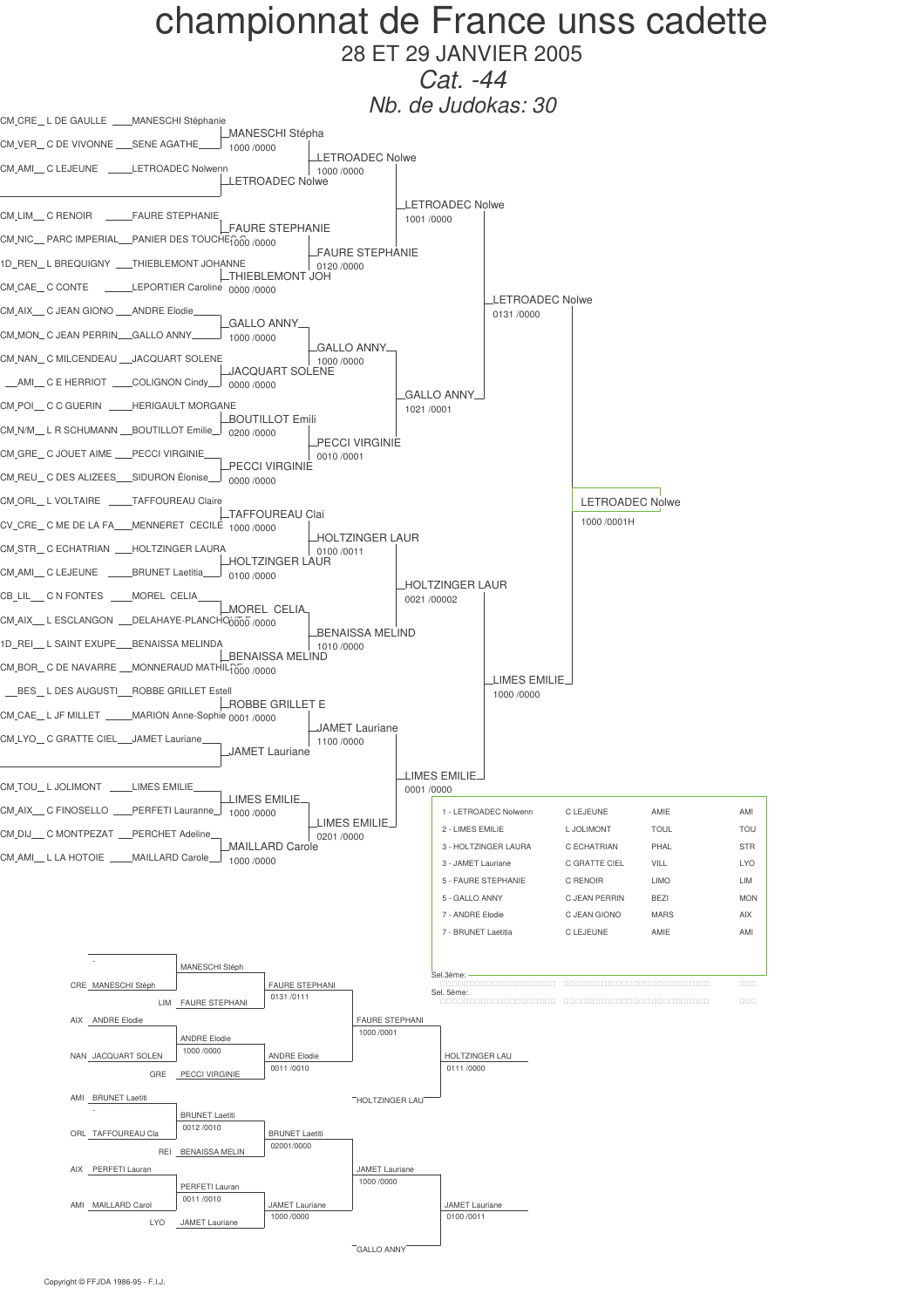## championnat de France unss cadette 28 ET 29 JANVIER 2005 Cat. -48 Nb. de Judokas: 36 -1D COSMA Isabelle CM-POI-L ST J COMPOS--CHARRE MARION **ROUL VAL DE SEINE** CHARRE MARION cosma Isabelle -TOMASSI Héloïse **BILLOIS Anaïs** TOMASSI Héloïse  $CM$   $DII$   $DIB$  Angle ORL C BROSSOLET  $CM$  N/M C ADCENAL 1010/0000 1000 /0000 RII I OIS Anaïs TOMASSI Héloïse **LASSAIGNE Manon** -BEAUCHET LAURE **REAUCHET LAURE** CM GORE PAULINE CAE CI ECHANTELIE 1D-VER-LTIMBAUD 1030 / 00102 1000/0000 LASSAIGNE Manon -BEAUCHET LAURE LID I ASSAIGNE Manon  $-$ I YC L LUMIERE 1000 /0000 -BEAUCHET LAURE LASSAIGNE Manon CR\_REL\_C PASTEUR **RRISCADIELI KATI HEEN** -BRISCADIEU KATL<sup>1000</sup>/0000 CM BLEIN ESTELLE GRE C G BRASSENS 0210/0001 **LRI FIN ESTELLE** -BEAUCHET LAURE **LE GAC KRISTEL** HIEGEL CLEMENTINE CM\_TOLL\_C MONTESOLIEL 0200 /0000 1000 /0000 -HIEGEL CLEMENTI SGARAVATTO Vola -LEMARCHAND EVE **SGARAVATTO Vola** 1D-LIM-L RENOIR LEMARCHAND EVE I FMARCHAND FVP<sup>0001</sup>/0000  $0000 / 0000$ LE GAC KRISTEL **ROUCHES Emeline** CM\_NIC\_\_ L PARC IMPER MARGUERITE Amandine CM LUC CELIA NAN C R ROLLAND 1001/00001  $1000/0000$ --<br>-- MARGUERITE Aman **LUC CELIA** LE GAC KRISTEL -ROUCHES Emeline CM RELL C DES ALIZER CAMI INDIA ANNE-CECIL 1D LE GAC KRISTEI **REN L BREQUIGNY** 1000 /0000  $1102/0100$ **HROUCHES** Emeline LE GAC KRISTEI CM AMI CIEIFUNE **ROUCHES Emeline** 1000/0000 CARISSAN Kriste **BEAUCHET LAURE** LE GAC KRISTEL -1D DELASSUS PRUNE CM-ROU-L VAL DE SEI **CARISSAN Kriste** DELASSUS PRUNE 1000/0000 1000 /0000 1001/0000 **CM QUILAIN MARIE** CRI C ROSA BON -CAMARASA Sophia **SELLIER Morgane BEAUCHET LAURE** CAMARASA |<br>CAMARASA Sophia CM-LYO-C M LUTHER K -CAMARASA Soph CM SELLIER Morgane **AMI. L LA HOTOIE** 0201/0000 SELLIER Morgano 1000/0000 **SELLIER Morgane** -BERNARD TAMARA CM ROSSIGNOL Ch DLL L CHARDONN 0110/0001 02401/0002 ROSSIGNOL Cha -BERNARD TAMARA **UEANDREAU CECIL** BERNARD TAMARA CM-LIL-- C JACQUES BRE-BERNARD TAMARA -CM JEANDREAU CECILE BOR C CORMIER 1000/0000 **LJEANDREAU CECIL MACHELE ELODIE** LROUX Aurélie CM\_ORI C CORNEILLE -MARQUENET Justin  $1000/0000$  $0000 / 0000$ 1D MATHIFILL aure N/M. I R SCHUMANN **MATHIEU Laure LOUVEL MANON** CM\_MON\_ C MONT DLLPLA I OLIVEL MANC 1124/00001 -MACHELE ELODIE MATHIEU Laure-MACHELE ELODIE **CM OSSWALD LYSON** -C/F-LDESCARTES CM VER CLE CORRUSIE  $1000/0000$  $01112/0021$ MACHELE ELODIE OSSWALD LYSON **MACHELE ELODIE** <sup>L</sup>ROUX Aurélie 1D-AMI-LLA HOTOIE--GREBONVAL Laure -CM LAMANDI TATIANA REU C DES ALIZEES  $1001/00011$  $0013/0001$ **GREBONVAL Laure LAMANDI TATIANA** -VOGEL PANARAT **ROUX Aurélie ID STR** I LOUIS PASTE VOGEL PANARAT CM ROUX Aurélie AIX - C DIDEROT  $0200/0000$ 10011/00011 **VOGEL PANARAT ROUX Aurélie** 1 - BEAUCHET LAURE L.TIMBAUD **BRET VER** L BREQUIGNY 2 - LE GAC KRISTEL **RENN REN** 3 - LOUVEL MANON C MONT DU PLAN **NIMF MON** 3 - MACHELE ELODIE C LE CORBUSIER **POIS** VER 5 - ROUX Aurélie C DIDEROT MARS AIX 5 - LASSAIGNE Manon L LUMIERE LYON **LYO** ROUCHES Emeline C LEJEUNE AMIE AMI 7 - SELLIER Morgane L LA HOTOIE AMIE AMI REI BRISCADIEU KAT LUC CELIA Sel.3ème TOMASSI Héloïs **BRISCADIEU KAT** LUC CELIA LUC CELL 1000 /0000  $-0110/0000$ Sel, 5ème: ROUCHES Emelin N/M TOMASSI Héloïs **LASSAIGNE Mano** SGARAVATTO Vol 10111/0012 0201/0000 AMI ROUCHES Emelin **LASSAIGNE Mano** LOUVEL MANON LASSAIGNE Mano MON LOUVEL MANON **LAMANDI TATIAN**  $1000/0001$  $0102/00001$ **LOUVEL MANON LOUVEL MANON LAMANDI TATIAN LAMANDI TATIAN** 1000 /0000 0101/0003 LOUVEL MANON STR\_VOGEL PANARAT\_ LOUVEL MANON MACHELE ELODIE SELLIER Morgan MATHIEU Laure  $1000 / 0000$ 1000/0000 0101/0000 0021 /00011 **SELLIER Morgar LIL BERNARD TAMAR ROUX Aurélie** MACHELE ELODIE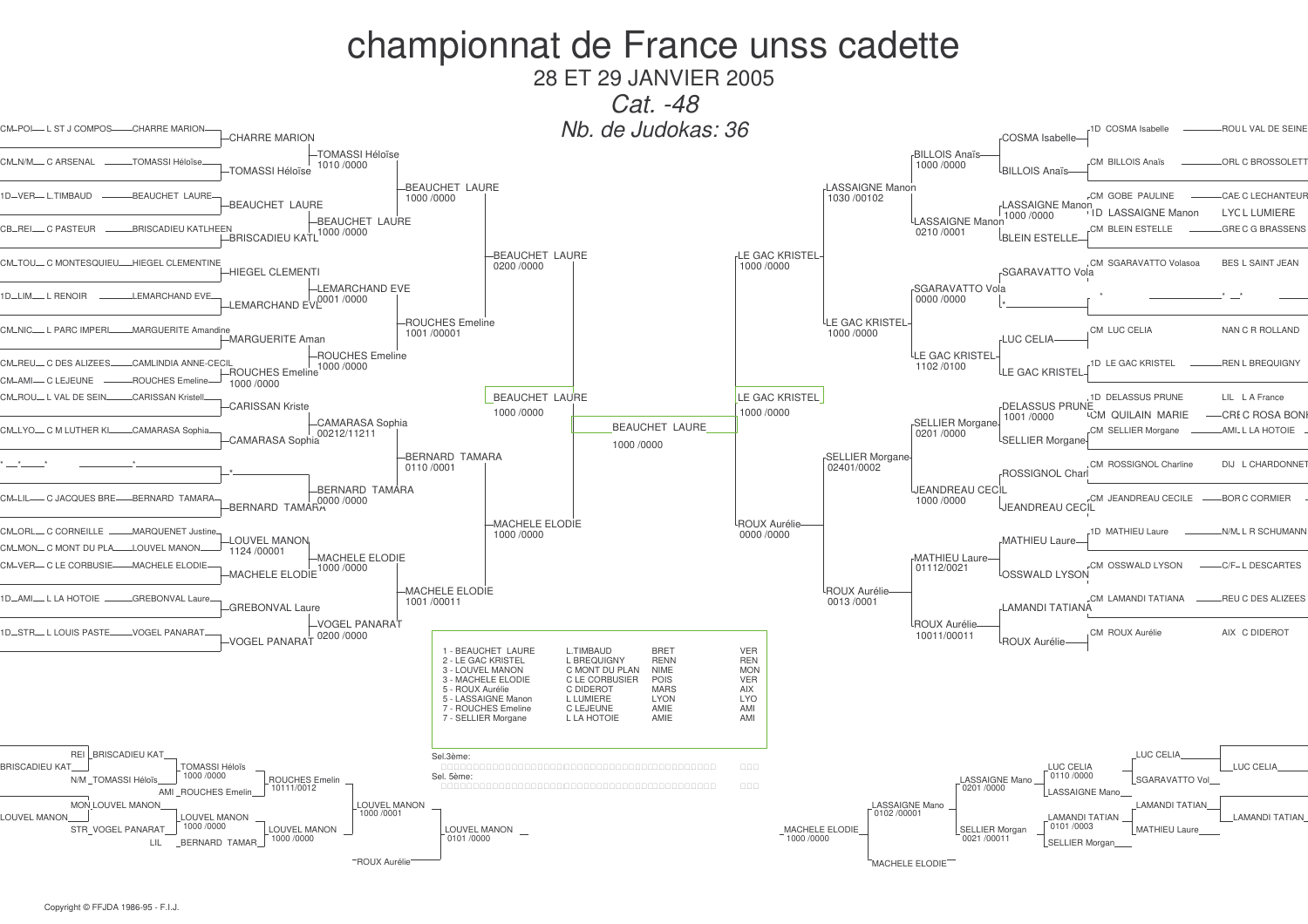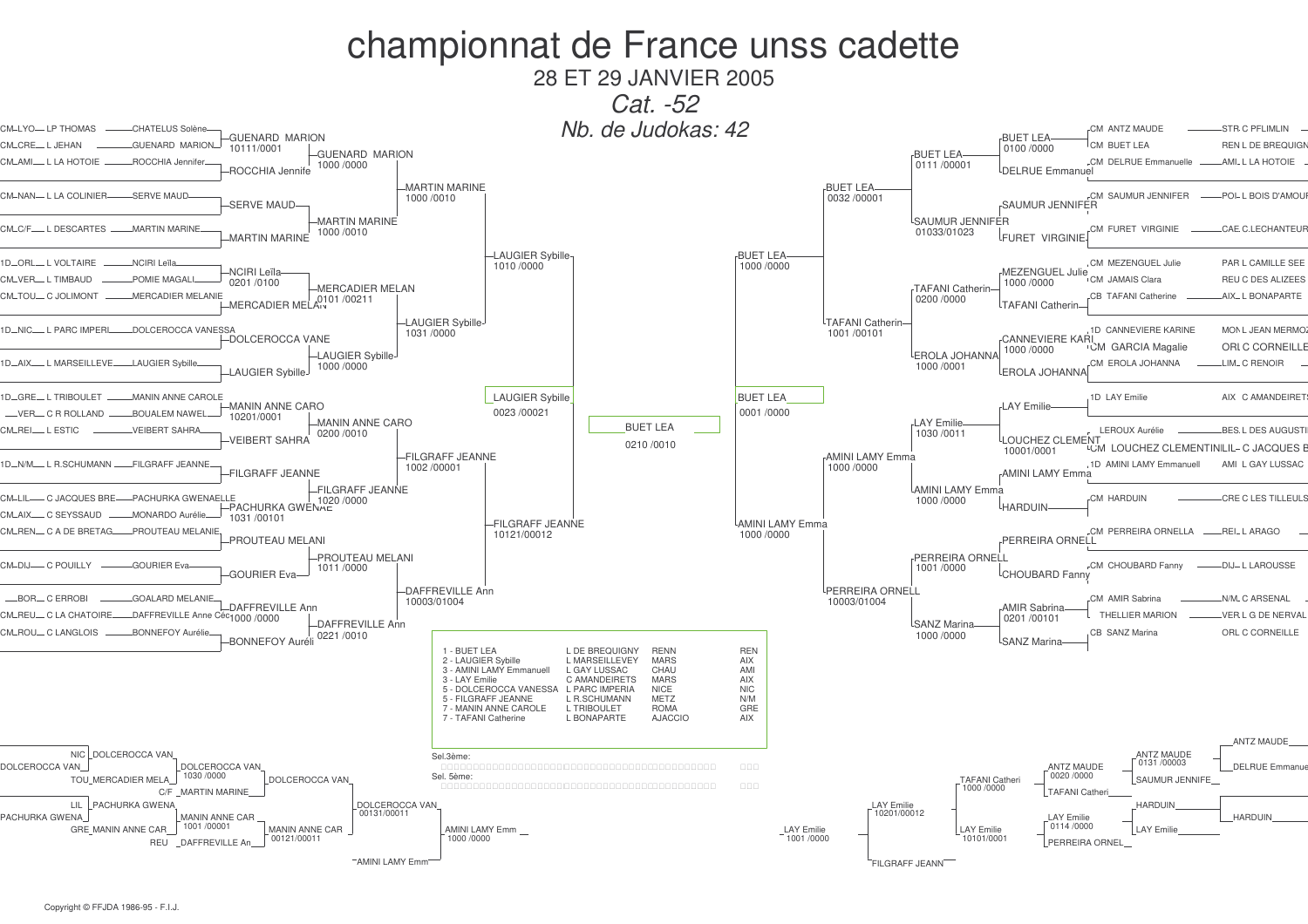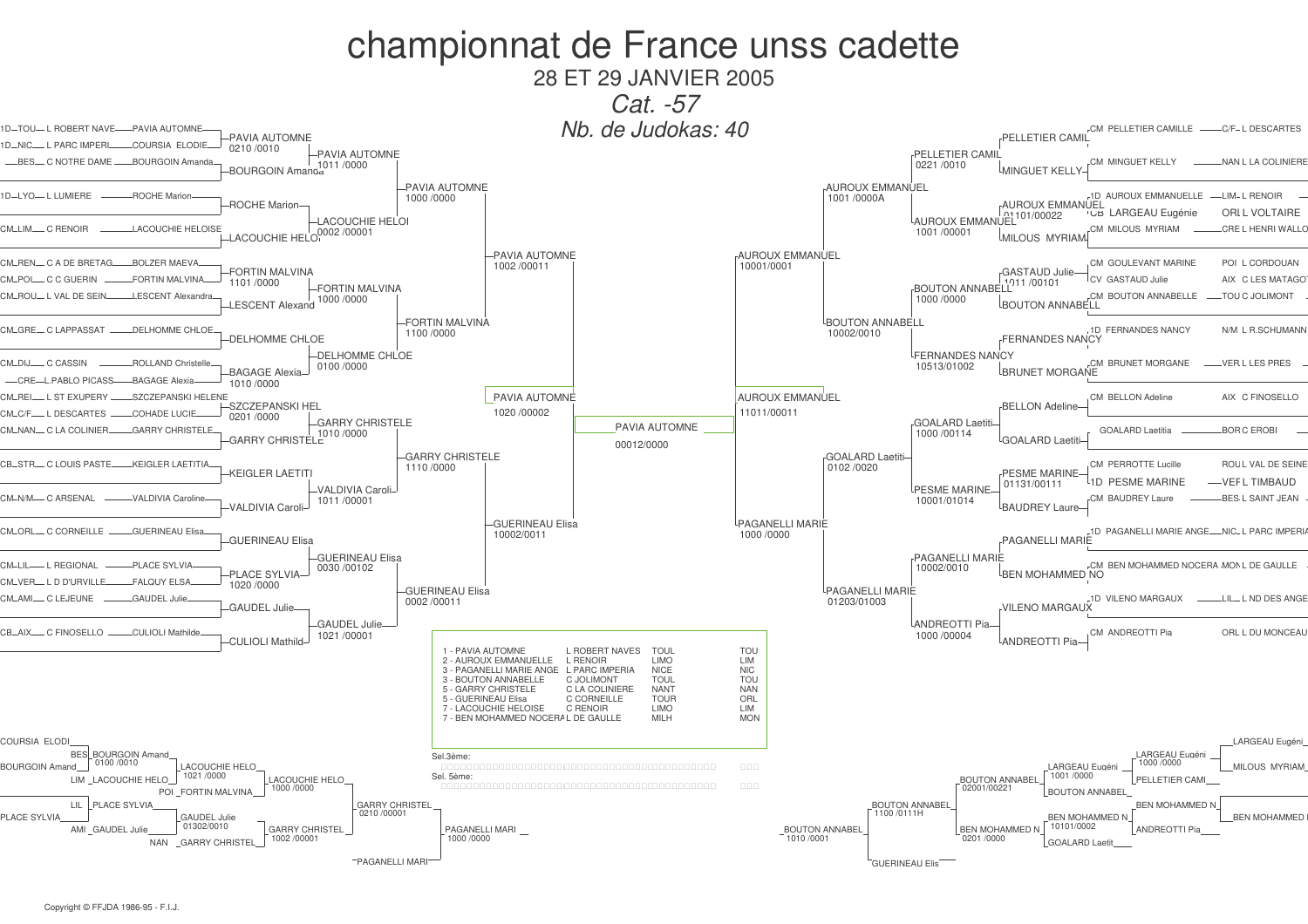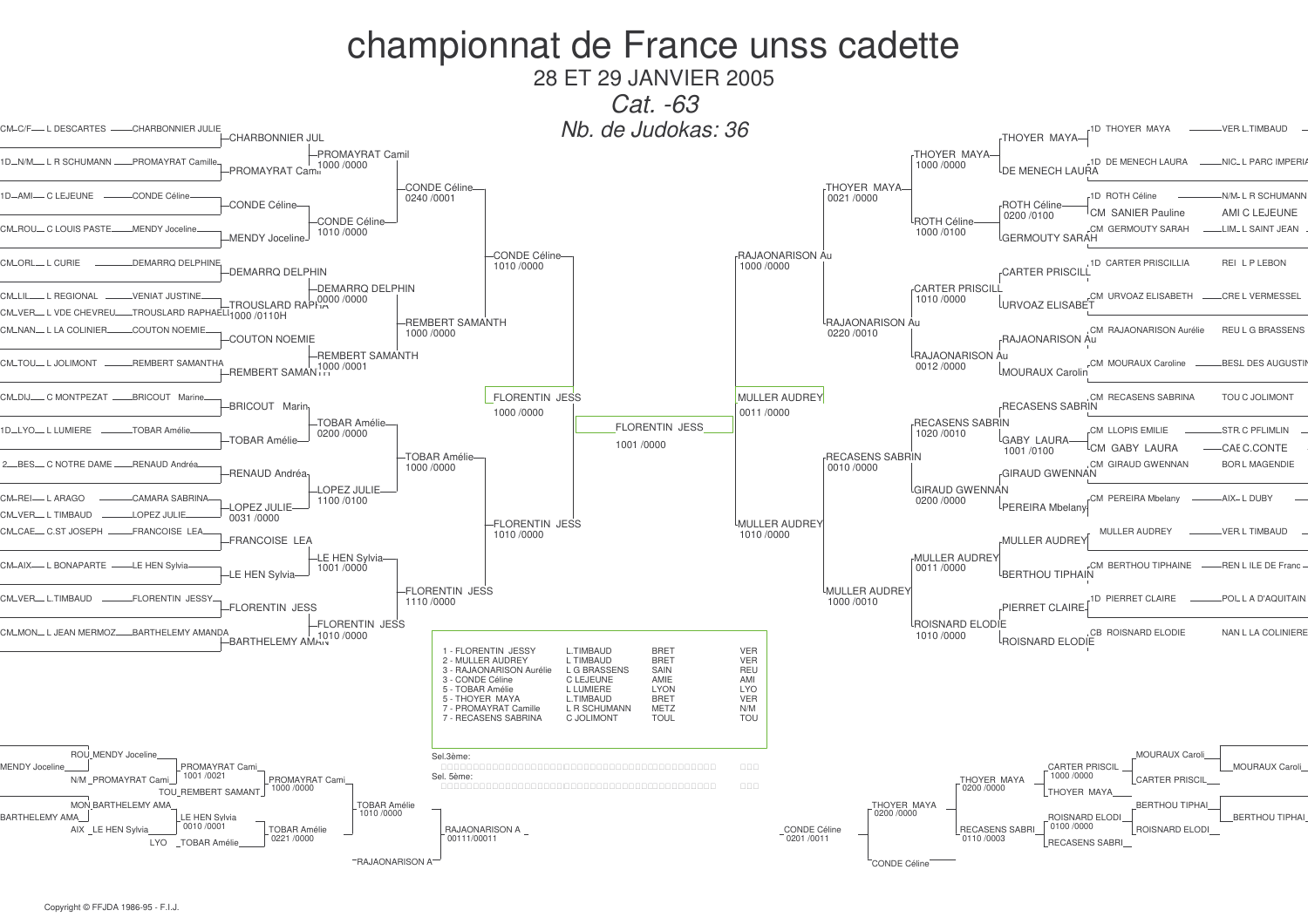